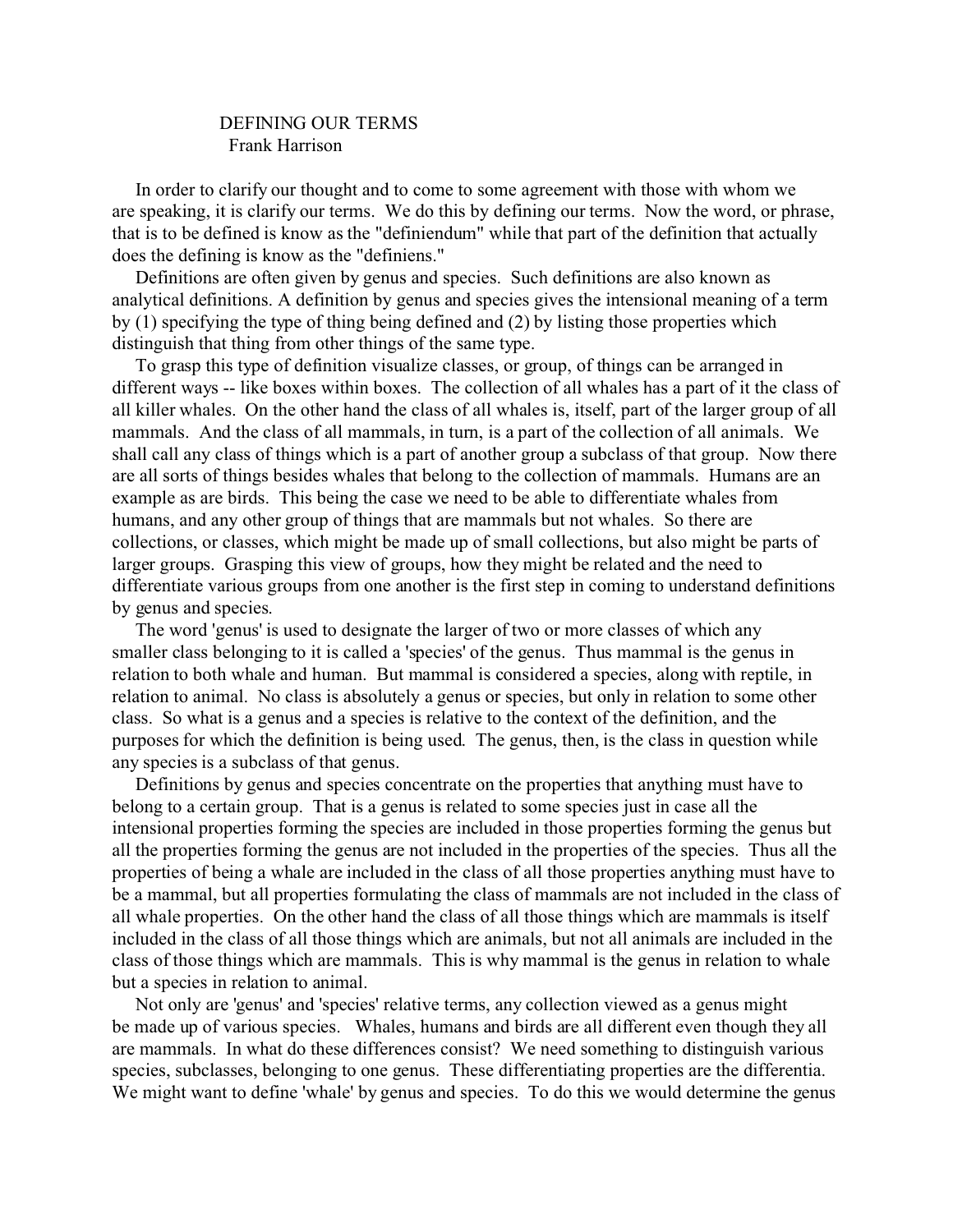to which whales, the species to be defined, belong and those properties which differentiate whales from other species, say humans, of the same genus. We might start by saying

By 'whale' we mean an aquatic mammal.

This definition of 'whale' places whales in the genus, mammal, and distinguishes them from other mammals that are non-aquatic. Here is another example. Define 'wife' genus and species. Anything which is a wife, the species, is also a female, the genus. But many things other than wives are females. Daughters, for example, are also females. So, for a definition of 'wife' to be successful, some property or properties must be found to differentiate wives from daughters. Being married is one property differentiating being a wife from being a daughter. Hence, 'wife' can be partially defined by genus and species in this way:

## By 'wife' we mean a married female.

where 'female' indicates the genus and 'married' the differentia.

 What is accepted as a clear definition is, in part, determined by the particular context in which a definition is used. This is no less the case with definitions by genus and species. In discussing whales and fish, it might be sufficient to say 'whale' means an air-breathing animal. In this definition 'animal' denotes the genus, 'whale' the species and 'air-breathing' the differentia distinguishing whales from fish. However, humans, horses, cats, and dogs are also air-breathing animals. Thus, in certain contexts, 'whale' might be defined as an aquatic air-breathing animal. But what of porpoises and dolphins? While they are not whales, they are aquatic air-breathing animals. A definition by genus and species can continue as long as there is need for more clarification within a context of discussion.

## Constructing Definitions

 Certainly there is one sense in which anyone might define any word in anyway he wants. There are at lest two problems with this rather soporific view. First, suppose that I were to define "fighter plane" in the way that everyone else spoke of a hearse. Then suppose that I persuaded the government to purchase from my fighter planes. When my fighter planes were delivered, the government would be furious and the nation might be at great risk if at war and dependent on real fighter planes and not hearses. So, the first problem with the notion of "I can define a word anyway I like" is that it leads to both confusion and possible danger. But, second, suppose someone gives a definition that sound reasonable enough to many people. Suppose someone defines " 'university' = def. a place of higher learning." We might now ask is this an acceptable definition. For many people can, and do, use words in such ways that the definitions they are supposing to be acceptable are not. What then makes a definition acceptable? This cannot be solely that a great number of people use a word in a certain way, for a great number of people might be wrong.

 In constructing a definition by genus and species, we must take care to give differentia which clearly distinguish one species from another in the same genus. Acknowledging this recommendation, there are important considerations guiding the construction of definitions.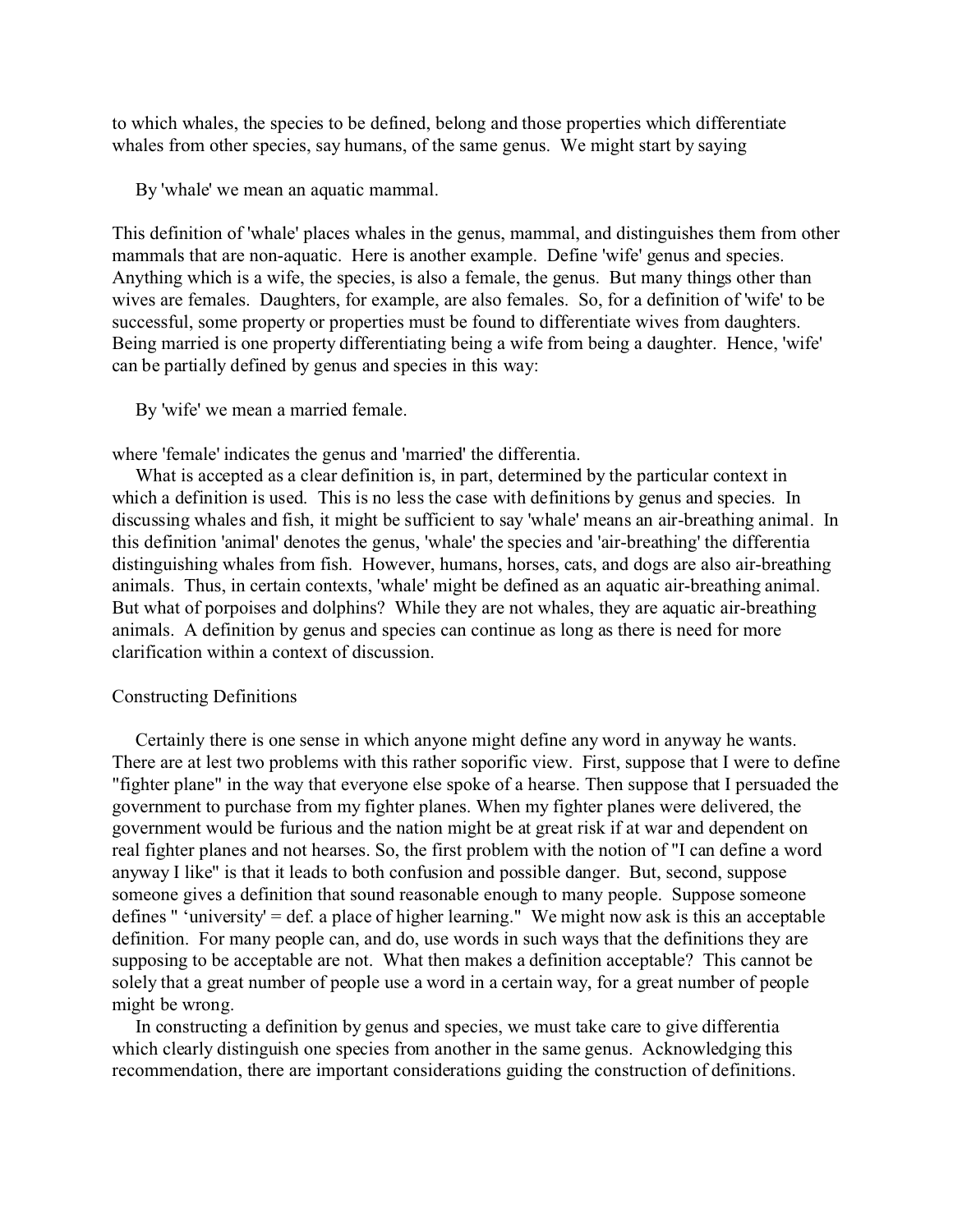First, no definition should be either too broad or too narrow. A definition is too broad if it permits including things in its referent which ought not to be included. A definition is too narrow if it omits things from its referent which ought to be included. Suppose 'university' is defined as an institution from which one can receive instruction and training in particular fields of expertise. This definition is too broad because it includes in the referent of 'university' not only universities, but secondary schools, trade schools and vocational schools. Next, imagine someone defining 'chair' as anything having legs and a back on which a person is intended to sit'. This definition is too narrow because it excludes chairs having arms. A definition can be both too broad and too narrow. Suppose someone defines 'love' to mean an emotion evoked in one human by another human. This definition is too narrow because love can be evoked in a human by all sorts of things besides another human. A pet dog, for instance, can invoke love in a human. The definition is too broad because there are many emotions evoked in one human by another human which are not love. Hate and envy are examples.

 An important way to determine whether a term is defined too narrowly, too broadly, or perhaps both, is to seek a counterexample for the proposed definition. A counterexample for a definition which is too narrow is an instance of something which should be included in the referent of a term but is excluded because of the proposed definition. A definition is too broad when there is an instance of something which should not be included in the referent of a term but is included because of the proposed definition. Counterexamples are used in the above paragraph to show the proposed definition of 'university' is too broad, the definition of 'chair' is too narrow, and the definition of 'love' is both too broad and too narrow. Counterexamples are powerful tools to use when attempting to show a definition is not acceptable and why it is not. Learn to use counterexamples to check the acceptability of your own definitions as well as those of others.

 Second, a definition should not be viciously circular. It is not unusual to find this restriction in discussions of definitions: The word being defined, some other grammatical form of it, or a synonym, cannot occur in the definiens. However this restriction is not acceptable. For example, we might say 'sooty' means of, relating to, or producing soot. This definition is circular in the sense that the noun, 'soot', appears in the definiens. Yet the definition is acceptable if 'soot' is not in turn defined in terms of 'sooty'. In constructing definitions, viciously circular definitions are to be avoided.

 A viciously circular definition is one in which the word defined, or a synonym of that word, is found in some form in the definiens AND that word in the definiens is itself defined by referring back to the definiendum. Thus if 'owner' is defined as a person who possesses something and in turn 'a person who possesses something' is defined as an owner, the definitions would be viciously circular. If we do not already know how to use 'owner', the above viciously circular definition is not helpful in grasping the correct use. A viciously circular definition tells us nothing about how a word is used or how it is related to other words. Nor does a viciously circular definition clarify any meaning a word might have.

 Third, an acceptable definiens should use positive words, and not negative ones, when possible. In general to know what is not the referent of a word is not to know what is its referent. To use an extreme example, suppose someone says 'car' means something that is not a tree, house, or book. This would tell anyone ignorant of the meaning of 'car' very little. A more useful attempt at defining 'car' would be to say that 'car' means a motorized vehicle, the primary purpose of which is to transport one or more persons over land from one place to another. Note, this definition is itself too broad because it includes such things as motorcycles and trains in its